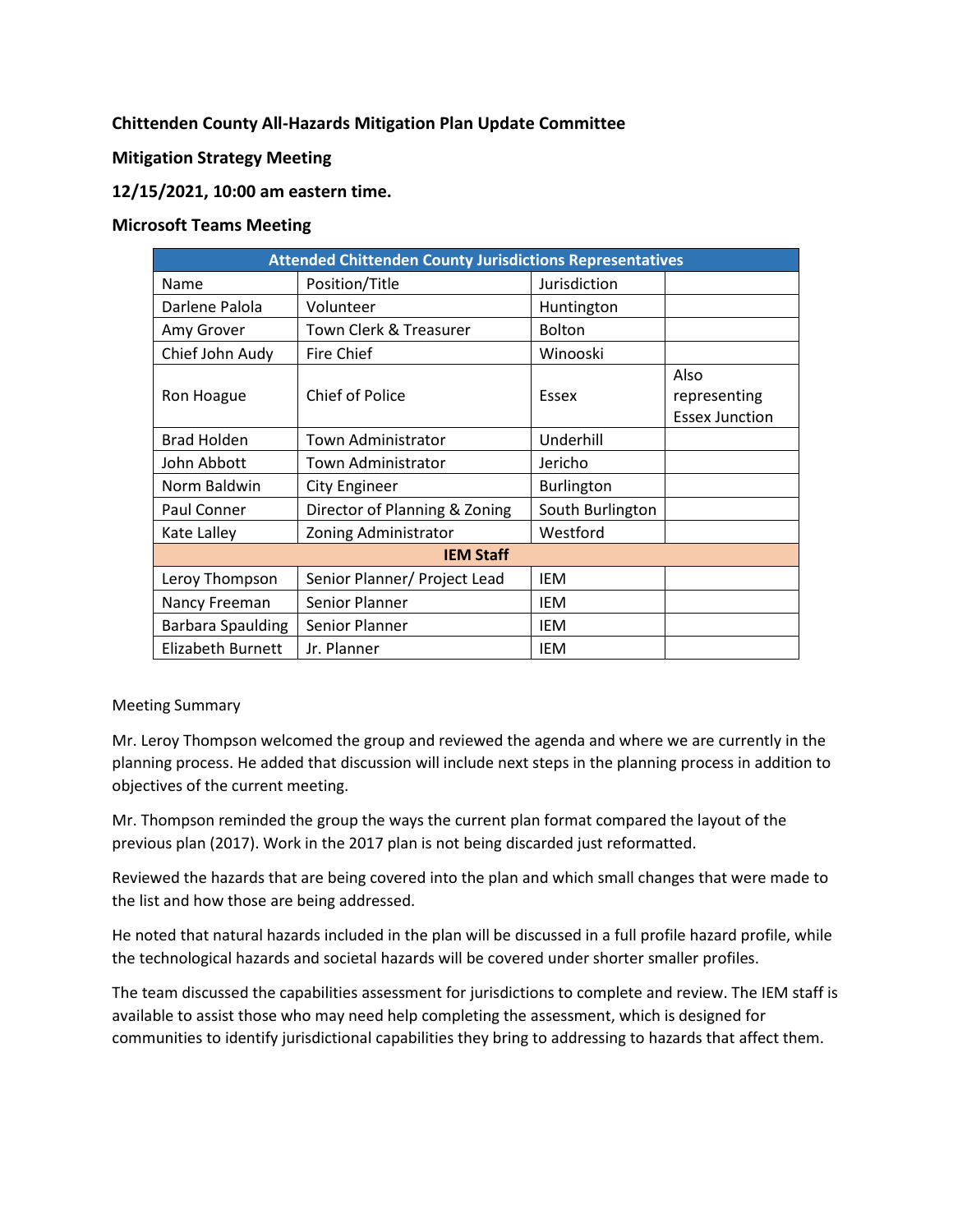Capabilities are designed for pre-disaster or post-disaster capabilities use during the various stages of the events that affect the community. These include, for example, availability of grant resources and how they can be used to implement a mitigation action.

Mr. Thompson described the need to develop Problem Statements based on top community concerns. These could include, for example, enhancing resiliency of community buildings, critical infrastructure, schools serving as hazard shelters, or locations that flood repetitively during heavy rainfall. Other concerns may address the needs of the vulnerable populations in your community and how to help them when disaster strikes.

Ms. Spaulding discussed Covered the Mitigation Strategy and how that included in the plan will be developed using FEMA standards. Points addressed include:

- Definition of goals, objectives, and strategies how to develop them and ensure they are jurisdiction-appropriate.
- Mitigation actions would be designed to feasible, high-priority needed by each jurisdiction.
- How to develop mitigation strategies that align with those of the State to better provide integrated plan coverage and funding.
- Presented sample new goals and objectives that would be used in the 2022 plan, should the jurisdictions agree to these being used and combined into goals and objectives that cover everything and at the same time leave windows open for additional things.
- All of the goals fall into one part or another of the FEMA requirements outlined in the agency's Review Tool.
- Five goals were presented for group consideration. These reflected concepts and verbiage included in the 2017 plan.
- A document was included for participants to provide feedback for the goals and objectives as presented, and participants noted their approval by entering a comment to this effect in the chat box.
- It was requested that slide 23 be sent as a Word document so it can be forwarded to others.
- Mitigation Themes and potential actions.
- Action worksheets communities may wish to develop for high-priority community needs.
- Sample potential new mitigation action.
- Ranking of Mitigation Actions will take place one participating communities have decided the

The IEM team shared an abbreviated list of mitigation planning resources listed in the SHMP (funding, tools, training, technical assistance) that may be useful for jurisdictions to consider as they develop their mitigation actions.

A sample table was presented to show information required in a Mitigation Action Worksheet for communities that decide to use this tool and may be similar to previously completed worksheets. These will be reviewed to ensure that ongoing current actions and those to be developed are aligned with work previously done by the Regional Planning Council and participating jurisdictions.

The goals and Objectives were approved by 5 people during the meeting using the chat box. We may reference the teams chat box for exact names of the approvers.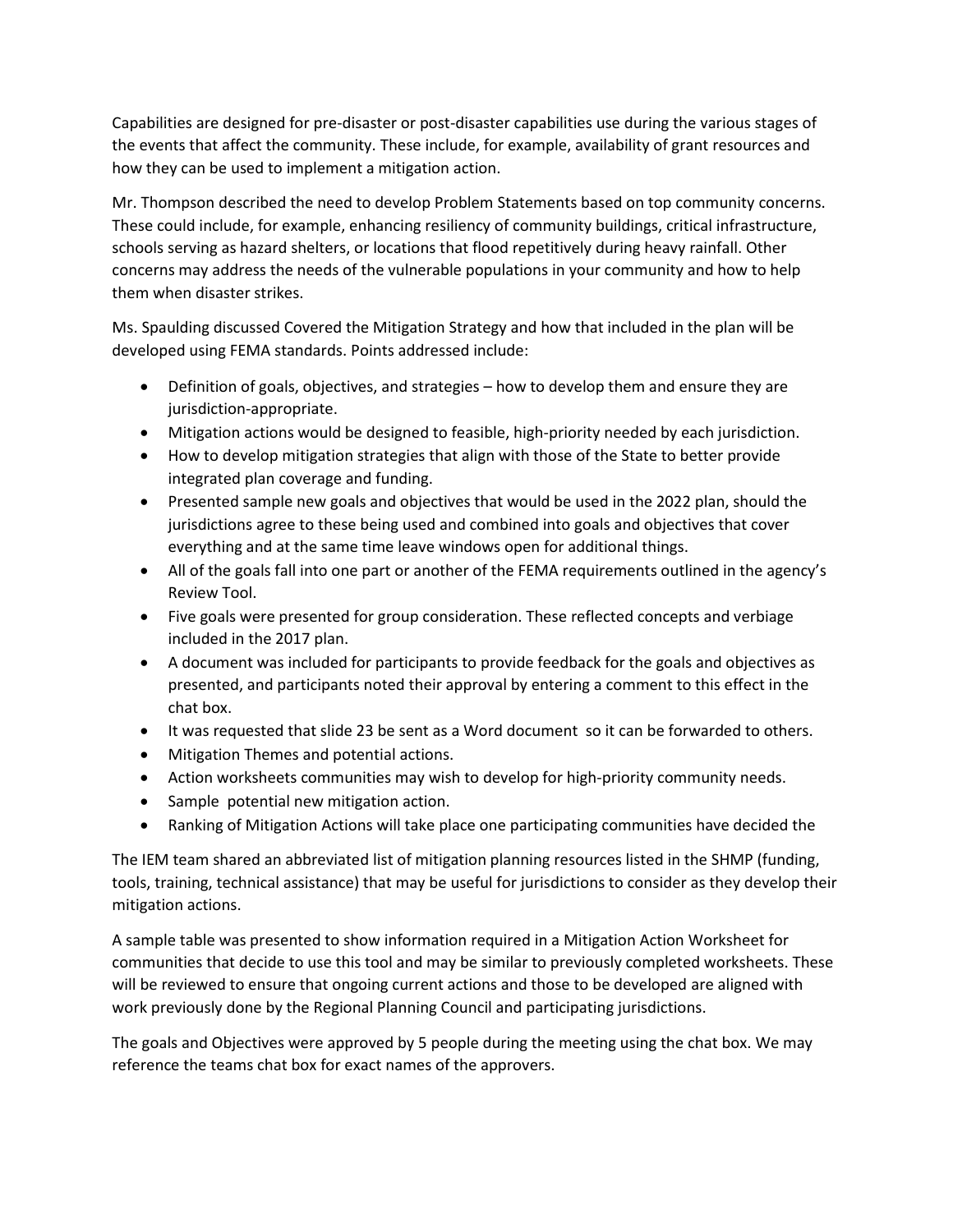We then started the Mitigation Themes so that they would have an idea of what FEMA was looking for and how to make it FEMA approved while still taking care of you community.

Provided them with an example of the worksheet for the action items, so they can get an idea of how this would be done and how to fill out this worksheet with actions that would benefit their jurisdiction. This sample shows who will be in charge of it, how it will be funded, what priority it is in getting it completed, and how long it might take to complete.

Mr. Thompson presented an example of how to rank the criteria in which new hazards will be measured against. The criteria allows for a community to identify assets and capabilities they do or have that to support mitigation and disaster preparedness and response. can help them as events happen. Each criterion is ranked on a scale from 1 to 5.

He walked the group through the Mitigation Strategy Data Collection Guide and discussed how a completed guide support development of the mitigation strategy.

Meeting Minutes from the previous meeting- these were not approved or disapproved as they were inadvertently omitted from discussion.

#### Participants' Questions:

Paul Conner- South Burlington: The community is in the process of developing their first climate plan. The way they are looking at the mitigation portion of this is to look at the chapter of this plan. If they wanted to at the goal or vision level if they wanted to adapt and mitigate the current and anticipated climate change how do they tie that in.

Mr. Thompson: In developing this plan and others is to keep it consistent, and they pull in the goals and objectives and place them in the climate plan and vias versa. And that it is intergraded with the other plans.

Ms. Freeman: There will be several places to link back to the climate plan even though it is still in development and in the hazard sections there will be a subsection on climate change and how to tie into that threat.

Mr. Connor: As we review hazard and community data, we using the best data collected to use for comparisons, so they know what to anticipate for future weather patterns. And also, there are 2 aspects to consider related to climate change: how to mitigate more or less rainfall, for example; and the larger role for the global scale, and what strategies are they doing to mitigate the global climate change they produce.

Ms. Freeman: Looking at what the impact of hazards as a result of climate changes, we are pulling the data from multiple sources that are fact-base and as up to date as possible. State agency information is being used also. Globally there is an International Climate Panel that issues periodic reports. We would not dwell on this element in the plan other than to reference the global picture, and then how that this impacts the county. We want to look at how climate trends affect each hazard, such as whether the trend includes increased and more frequent heavy rainfall. You might see new or expanded flood zones and anticipate whether there are addition issues of concern. Communities may also want to consider industrial and other atmospheric emissions and ways to reduce them by working in concert with power companies.